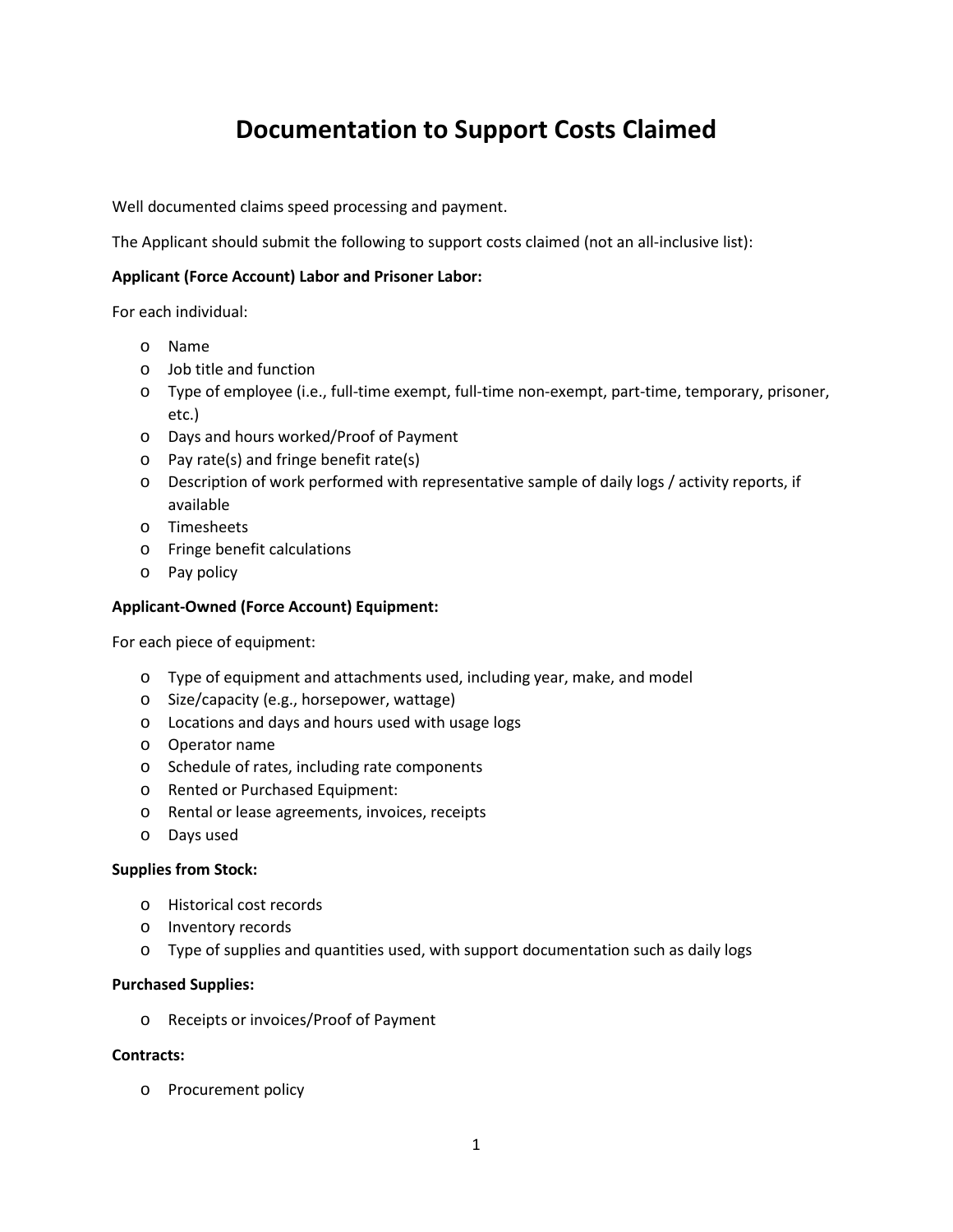- o Procurement and bid documents
- o For procurements in excess of the simplified acquisition threshold, a cost/price analysis
- o Contracts, change orders, and invoices
- o Dates worked
- o For time and materials (T&M) contracts, monitoring documentation

#### **Mutual aid:**

- o Written agreement
- o Services requested and received
- o Same information listed for labor, equipment, and supplies above (as applicable)
- o Invoices/Proof of Payment

#### **Donated Resources:**

For each individual:

- o Name
- o Days and hours worked
- o Location of work and work performed

#### Equipment:

- o Same information listed under Applicant-Owned Equipment above
- o Who donated each piece of equipment

#### Supplies or materials:

- o Quantity donated
- o Who donated
- o Location(s) used

#### **Cost Estimates:**

- o Cost estimate for the agreed-upon SOW developed with unit costs
- o Qualifications of the company or individual who prepared the cost estimate

#### **Cost reasonableness (if requested by FEMA):**

- o Documentation showing current market price for similar goods or services, such as:
	- Historical documentation;
	- Average costs in the area; or
	- Published unit costs from national cost estimating databases.
- o Documentation supporting necessity of unique services or extraordinary level of effort
- o Documentation supporting shortages, challenging procurement circumstances, and length of time shortages or procurement challenges existed, such as:
	- News stories
	- Supply chain vendor reports